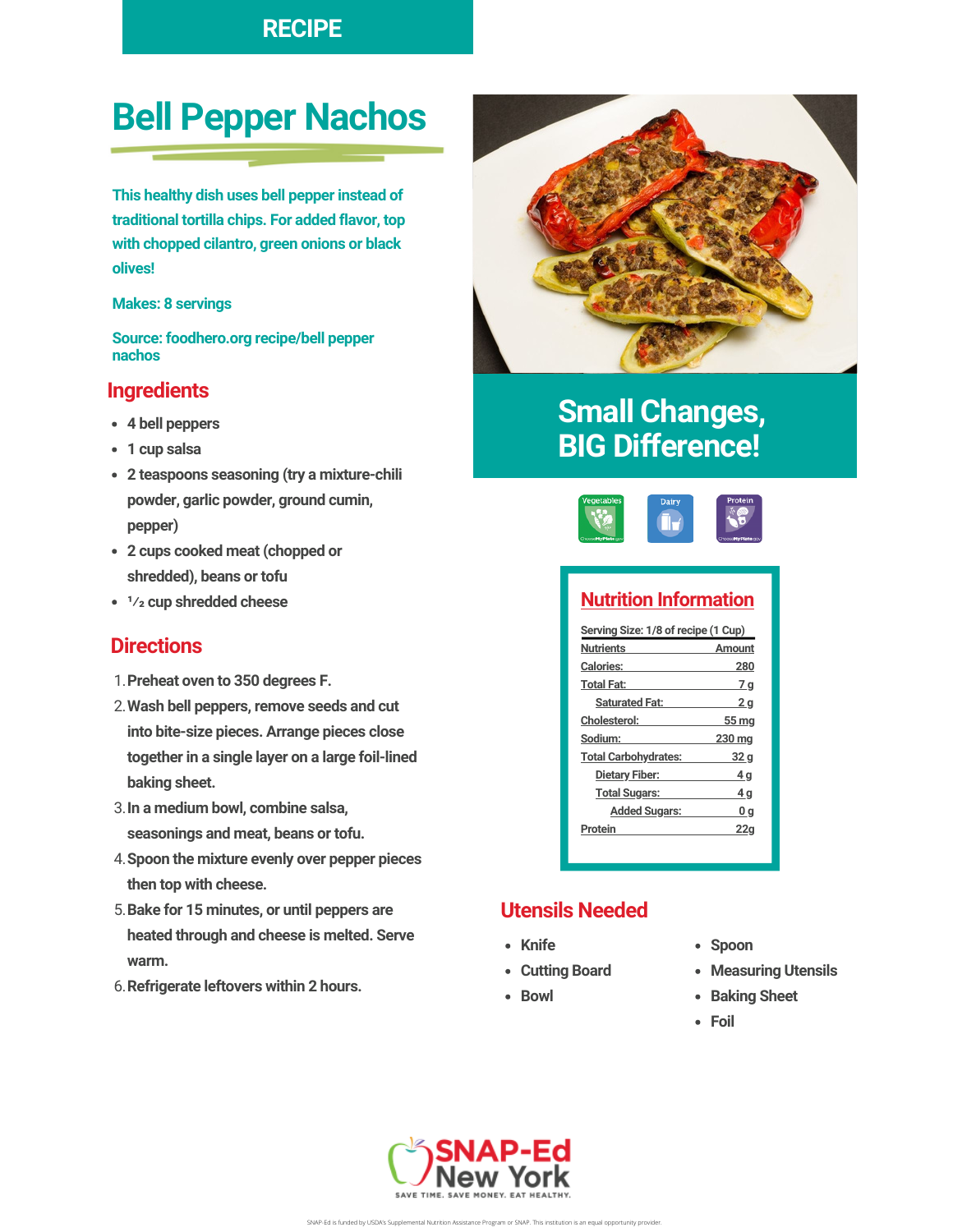## **SHOPPING LIST**

**Average total cost without oil and seasonings: \$7.81 Average cost/serving: \$0.98**

**Recipe Makes: 8 Servings**

**Note: The below list of ingredients is a suggestion. Similar ingredients may be purchased based on preference, diet restrictions, budget and location.**

### **Ingredients**



**Add 4 to Cart Fresh Bell Peppers**





**Add 1 to Cart Canned Beans 15 oz**



**Add 1 to Cart Shredded Cheese**



SNAP-Ed is funded by USDA's Supplemental Nutrition Assistance Program or SNAP. This institution is an equal opportunity provider.